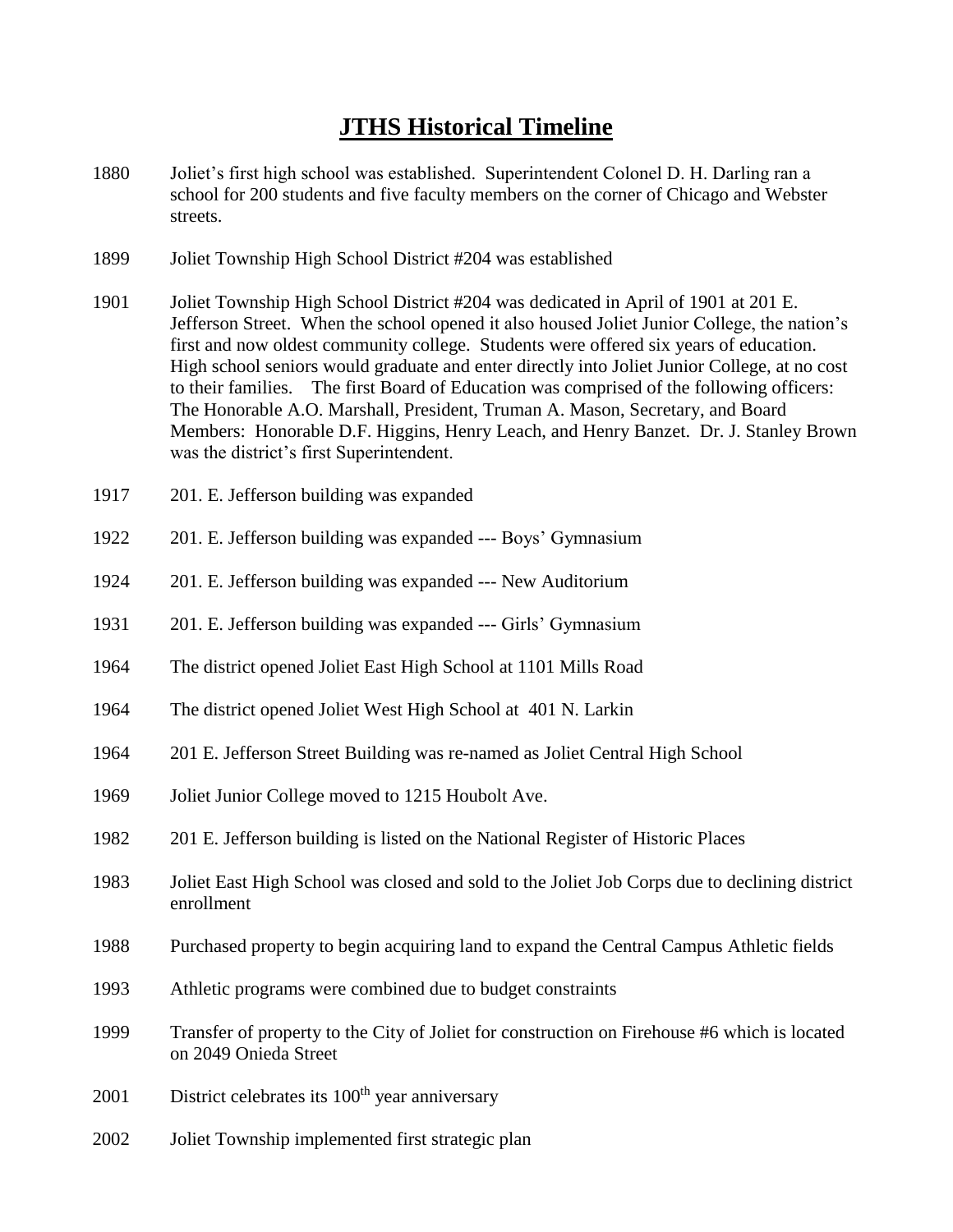- 2002 West Expansion Phase 1: addition of 35 classrooms, 1 workroom, and 1 office
- 2003 West Expansion Phase 2a: addition of new cafeteria, new faculty cafeteria, kitchen, textbook center, and community entrance. The existing cafeteria was converted into two science classrooms, technology training room.
- 2003 West Expansion Phase 2b: addition of 16 classrooms
- 2003 Construction on Central Campus Automotive Tech Labs
- 2004 150 acres of property was purchased at the corner of Black Road and Bronk Road for potential district expansion
- 2004 Completion of Central Campus Expansion known as the Vera Smith annex. This added sixteen classrooms, computer labs, an addition to the Technical and Industrial building to house auto and welding classes. A bridge was constructed to connect the Smith and T & I buildings to the main Central Campus.
- 2005 90 Casseday was purchased for future expansion of Joliet Central's Athletic Fields
- 2005 West campus converted the old cafeteria space into offices for Curriculum Directors and Content Specialists as well as a room to house ISS and extra storage space for the Maintenance Department
- 2005 Resurfaced the floor of the West Campus physical education multi-purpose room and reconstructed baseball and softball dugouts
- 2006 84.95 acres of the Black and Bronk Road property was sold to the Will County Forest Preserve
- 2006 JSA constructed concession stand located by the softball facilities
- 2006 Central Campus main and east gyms floors were resurfaced
- 2006 Purchased 139 East Van Buren Street (Rendels Property) for future expansion of Central Campus
- 2007 Began construction of field houses at both the Central and West Campuses. The field house construction was made possible by a positive (over 65%) referendum that was no additional cost to the taxpayer. The West Campus field house is 54,000 square feet and can house over 3000 students. There are four basketball, six volleyball, and twelve badminton courts along with a full track with high and long jump stations. Additionally, a baseball and softball batting cage and additional storage space for physical education equipment. The Central Campus field house is 49,000 square feet. It has three basketball, six volleyball, and twelve badminton courts along with a full track with high and long jump stations.
- 2008 Central Campus indoor air quality project begins. The IAQ project brought HVAC, electrical and other systems up to date while respecting the historic architecture. Along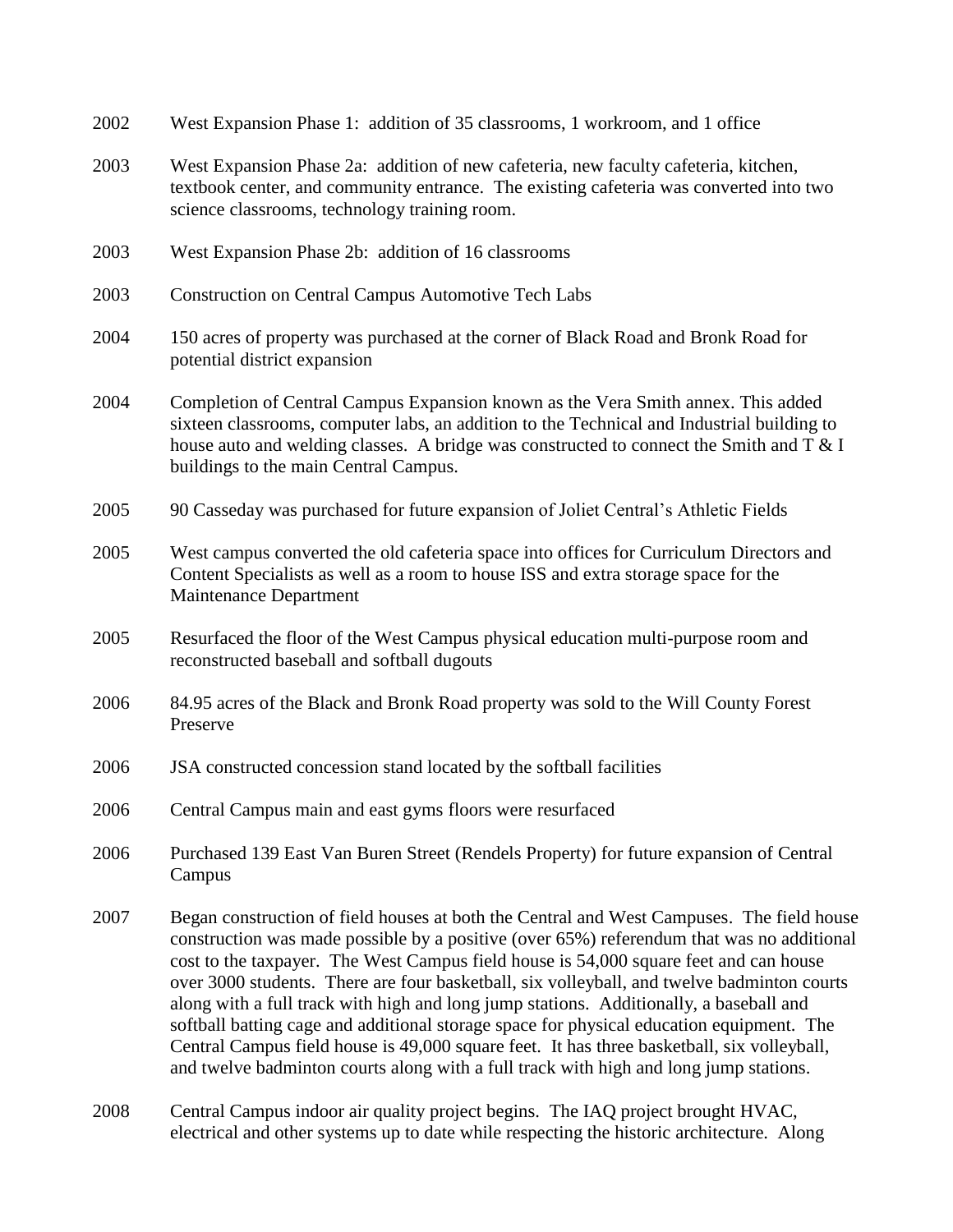with the improvement to air quality, the project also encompasses wiring for technological equipment, and improved, energy-efficient lighting.

- 2009 Second writing of Strategic plan for years 2009 to 2014
- 2009 District Offices relocated to 300 Caterpillar Drive from Joliet Central Campus. The building was previously occupied by the Joliet Herald News. The district gained space for ten professional development rooms, Board of Education meeting space, central storage and distribution space, and community and staff childcare center.
- 2009 Reconstructed Central Campus softball fields and added science classrooms in place of the District Offices
- 2010 Established separate athletic teams for Joliet Central and Joliet West
- 2010 Reconstructed baseball and softball dugouts and resurfaced tennis courts at Central Campus
- 2011 3901 Olympic Boulevard was purchased to house the District Transportation Center which was previously housed on Joliet Central Campus. This facility is a 148,000 square foot warehouse and in a prime location. It houses almost the entire fleet of 150 vehicles.
- 2011 Purchased and demolished 152 Youngs Avenue (Mahalik Property) for the expansion of Central Campus athletic fields
- 2011 Addition of West Campus Press box, resurfaced tennis courts, and reconstructed baseball fields
- 2011 Artificial field turf athletic fields and new tracks were installed at both Central and West Campuses. Central Campus athletic field improvements included press box and bleachers.
- 2011 Completion of West Campus addition. The addition included eight science classrooms, two additional classrooms, added a hallway to the field house, and a concession stand.
- 2011 Joliet Central is recognized by the Illinois Architects as one of 150 great architectural landmarks in Illinois. Joliet central is one of four schools in the state to be on the list.
- 2011 JTHS receives the Joliet Historic Preservation Award because of the Joliet Central Door Restoration project
- 2012 Central Campus is entirely re-roofed
- 2012 A ten year lease was approved for a store front location on 131 Collins Street to house the Special Education Transition Center. The center contains four classrooms, offices, conference room, and a common area for training in proper use of kitchen and laundry equipment.
- 2012 Lights and additional parking are added to Joliet Central Stadium